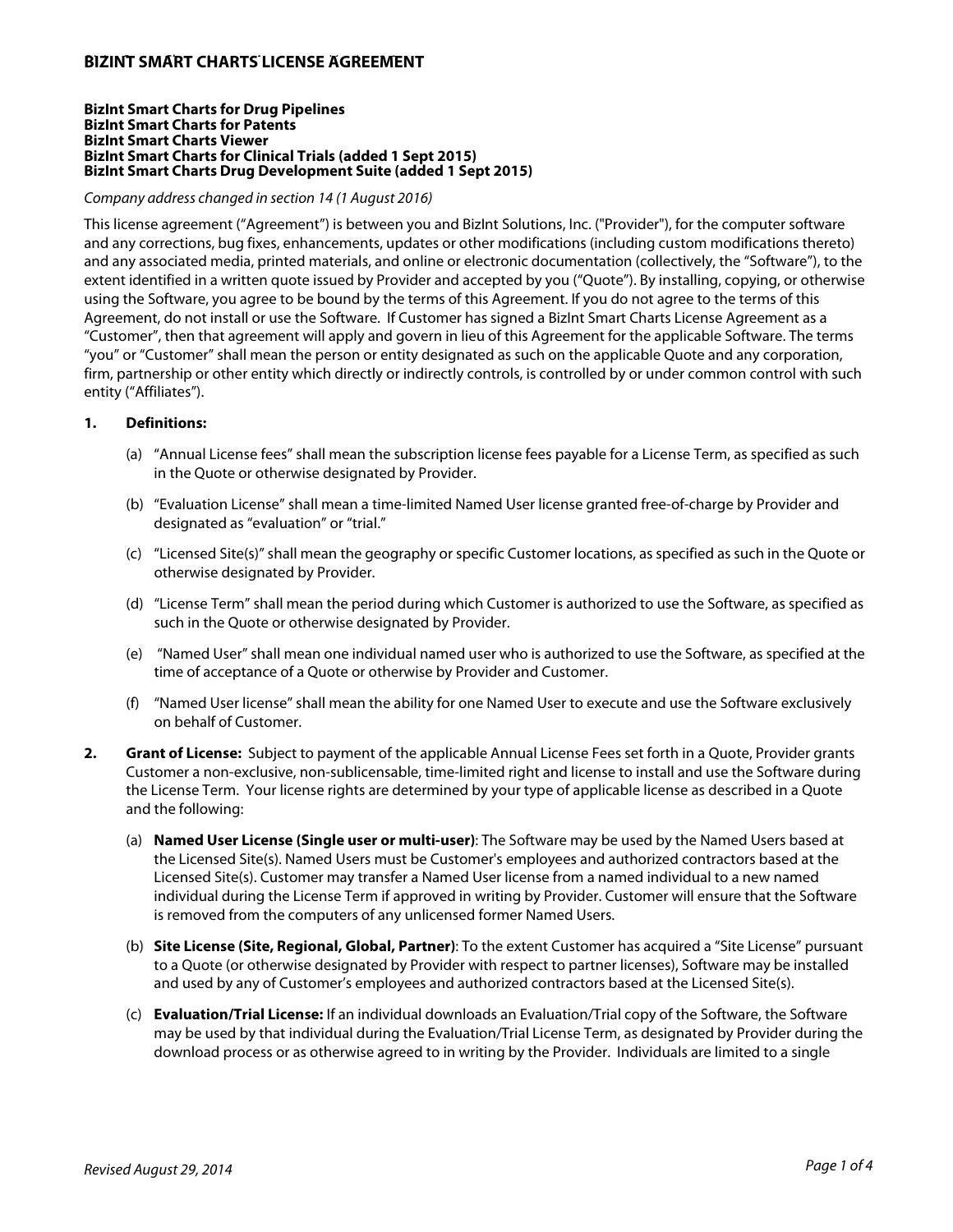Evaluation License Term, except as otherwise agreed in writing by the Provider.A licensed user may use the Software on a primary computer and on a laptop or home computer in accordance with this Agreement.

A licensed user may install and use the Software on a primary computer and such user's laptop or home computer in accordance with this Agreement, but exclusively for use on behalf of Customer.

- **3. Annual License Fees:** In consideration for the license granted by Provider under this Agreement, Customer shall pay Provider the Annual License fee as set forth in the applicable Quote or otherwise quoted to Customer in writing. Customer shall, in addition to the other amounts payable under this Agreement, pay all sales, use, excise, value added or other taxes, federal, state or otherwise, however designated, which are levied or imposed by reason of the transactions contemplated by this Agreement (excepting Provider's corporate franchise and net income taxes).
- **4. Ownership**: Customer and Provider agree that, as between the Parties, Provider and its licensors own all intellectual property and proprietary rights, including patent, copyright, trade secret, trademark and other proprietary rights, in and to the Software and any corrections, bug fixes, enhancements, updates or other modifications, including custom modifications, to the Software, whether made by Provider, Customer or any third party. Except for the limited license expressly granted herein, this Agreement does not grant Customer any rights to intellectual property rights in or to the Software. Any suggested modifications or improvements to the Software submitted to Provider by Customer become Provider's exclusive property to exploit or to not exploit as Provider solely deems appropriate without necessity for remuneration or attribution to Customer.
- **5. IP Infringement**: Subject to Section 12, and except with respect to Evaluation Licenses, Provider will defend Customer from any claim brought against Customer, and pay any amounts awarded in settlement or agreed to by Provider in settlement for any claim, that is based on an allegation that the Software infringes any issued and valid patent or copyright, or misappropriates any trade secret of any third party. Provider shall have no liability or obligation hereunder for any infringement based on or resulting from (a) the combination or use of the Software with other programs, components or products to the extent arising from the combination or use, if the infringement would not have occurred but for the combination; (b) any modification of the Software by anyone other than Provider or a party acting on its behalf, (c) the use of other than the most recent version of the Software if the infringement or claim would have been avoided by use of the most recent version; or (d) use of the Software in any way not contemplated under this Agreement. CUSTOMER'S SOLE AND EXCLUSIVE REMEDIES AND PROVIDER'S SOLE AND EXCLUSIVE LIABILITIES FOR INTELLECTUAL PROPERTY INFRINGEMENT CLAIMS ARE SET FORTH IN THIS SECTION.
- **6. Other Restrictions**: Customer may not rent, lease, sell, or otherwise assign or transfer the Software or any rights under this License. Customer will not modify, prepare any derivative works from, reverse engineer, decompile, disassemble or otherwise attempt to discover the source code of the Software or attempt to extend the expiration date of the Software beyond the License Term. Customer may make copies of the Software's computer program pursuant to Section 2 and otherwise only to the extent necessary for archival and disaster recovery purposes. Customer shall have no other rights to copy, in whole or in part, the Software. Use of the Software in conjunction with any On-Line Database Host ("Host") or Information Publisher is subject to any and all terms of any applicable license between the Host/Information Publisher and Customer, including copyright and data redistribution restrictions. Nothing in this Agreement authorizes Customer to make any use of the Software that is inconsistent with or not permitted by Customer's license from the Host/Information Publisher.
- **7. Upgrades and Support Services**: Subject to payment of the applicable Annual License fees, during the License Term you may download and use any bug fixes, corrections and upgrades to the Software made generally available by Provider, and receive support services, as described at www.bizcharts.com/support.

## **8. License Term Renewal; Termination:**

(a) **Renewal**: The License Term will be renewed automatically for successive annual periods upon payment of the Annual License fees, as set forth in a Quote. Customer may terminate this Agreement without penalty by declining to pay the invoiced Annual License fee at renewal time. If Customer fails to pay the applicable Annual License fee within ninety (90) days after the commencement of a License Term renewal, the License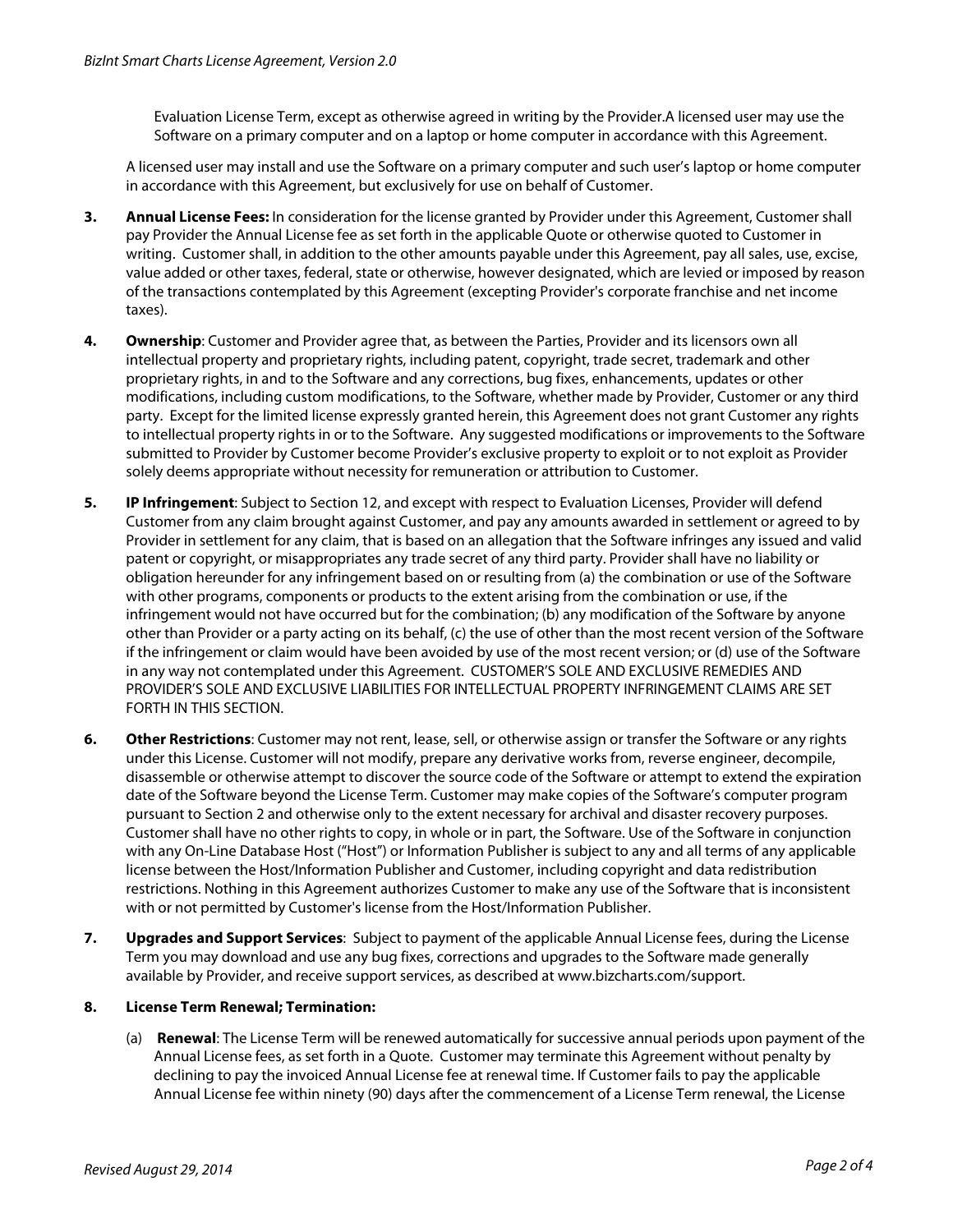Term automatically terminates.

- (b) **Termination**: Provider or Customer shall have the option to terminate this Agreement: (i) upon sixty (60) days prior written notice to the other at any time for any reason; (ii) immediately upon written notice to the other as to any Evaluation Licenses; (iii) in the event the other party breaches any provision of this Agreement and fails to cure within ten (10) days after written notice specifying such breach; or (iv) in the event the other party terminates or suspends its business, becomes subject to any bankruptcy or insolvency proceeding under Federal or state statute, becomes insolvent or subject to direct control by a trustee, receiver or similar authority, or has wound up or liquidated, voluntarily or otherwise.
- (c) **Effect of Termination**: Within ninety (90) days after termination of this Agreement or expiration of the License Term, Customer shall return delete or destroy all copies of the Software and discontinue all use of the Software. Sections 1, 3, 4, 6, 8, and 10-15 shall survive the termination or expiration of this Agreement.
- **9. Transfer or Assignment:** Customer may not transfer or assign this Agreement or any rights hereunder without the prior written consent of Provider, except that Customer may transfer this Agreement to an Affiliate or to a successor in interest to its business by reason of any sale of assets, merger, acquisition, restructuring operation, or similar transaction, provided that the assignee is subject to the terms and obligations provided in this Agreement.
- **10. Confidentiality**: The existence and terms of this Agreement, including any Quote, are not confidential. Customer and Provider agree that all other information exchanged under this Agreement will be non-confidential, except as described below. In the event that Customer or Provider find it necessary to disclose other confidential information, such disclosure will be made under a separate written confidentiality agreement.

From time to time, Customer may provide search results and files created with the Software ("Confidential Information") to Provider for troubleshooting and support. Provider will: (a) limit disclosure of such Confidential Information to its employees, agents and representatives (collectively "Representatives") who have a need to know such Confidential Information; (b) advise its Representatives of the proprietary nature of the Confidential Information and require such Representatives to keep the Confidential Information confidential; (c) keep all Confidential Information strictly confidential by using a reasonable degree of care, but not less than the degree of care used by it in safeguarding its own confidential information; and (d) not disclose any Confidential Information received by it to any third parties (except as required by operation of law or otherwise provided for herein).

## **11. Limited Warranty:**

Except with respect to Evaluation Licenses, Provider warrants that the Software will perform substantially in accordance with the Provider's generally published documentation for a period of ninety (90) days from the date of receipt. Any implied warranties on the Software are limited to ninety (90) days. Some states do not allow limitations on duration of an implied warranty, so the above limitation may not apply to you. Provider's entire liability and your exclusive remedy for breach of the foregoing shall be for Provider to use commercially reasonable efforts to promptly repair or replace the Software that does not meet Provider's Limited Warranty. TO THE EXTENT PERMITTED BY APPLICABLE LAW, PROVIDER DISCLAIMS ALL OTHER WARRANTIES, EITHER EXPRESS OR IMPLIED INCLUDING BUT NOT LIMITED TO THE IMPLIED WARRANTIES OF MERCHANTABILITY AND FITNESS FOR A PARTICULAR PURPOSE, WITH RESPECT TO THE SOFTWARE AND THE DOCUMENTATION. THIS LIMITED WARRANTY GIVES YOU SPECIFIC LEGAL RIGHTS.

- **12. Limitations of Liability:** IN NO EVENT SHALL PROVIDER BE LIABLE FOR ANY DAMAGES WHATSOEVER (INCLUDING WITHOUT LIMITATION, DAMAGES FOR LOSS OF BUSINESS PROFITS, BUSINESS INTERRUPTION, LOSS OF BUSINESS INFORMATION, OR OTHER PECUNIARY LOSS) ARISING OUT OF THE USE OR INABILITY TO USE THE SOFTWARE, EVEN IF PROVIDER HAS BEEN ADVISED OF THE POSSIBILITY OF SUCH DAMAGES. BECAUSE SOME STATES DO NOT ALLOW THE EXCLUSION OR LIMITATION OF LIABILITY FOR CONSEQUENTIAL OR INCIDENTAL DAMAGES, THE ABOVE LIMITATION MAY NOT APPLY TO YOU. Provider's total, aggregate liability under this Agreement shall in no circumstance exceed the total amount of Annual License fees actually paid by Customer to Provider hereunder for the twelve (12) months immediately prior to the event, act or omission giving rise to such claim.
- **13. Changes to Agreement**: In addition, Provider reserves the right to change the terms and conditions of this Agreement at any time and all such changes shall be effective thirty (30) days after published by Provider;